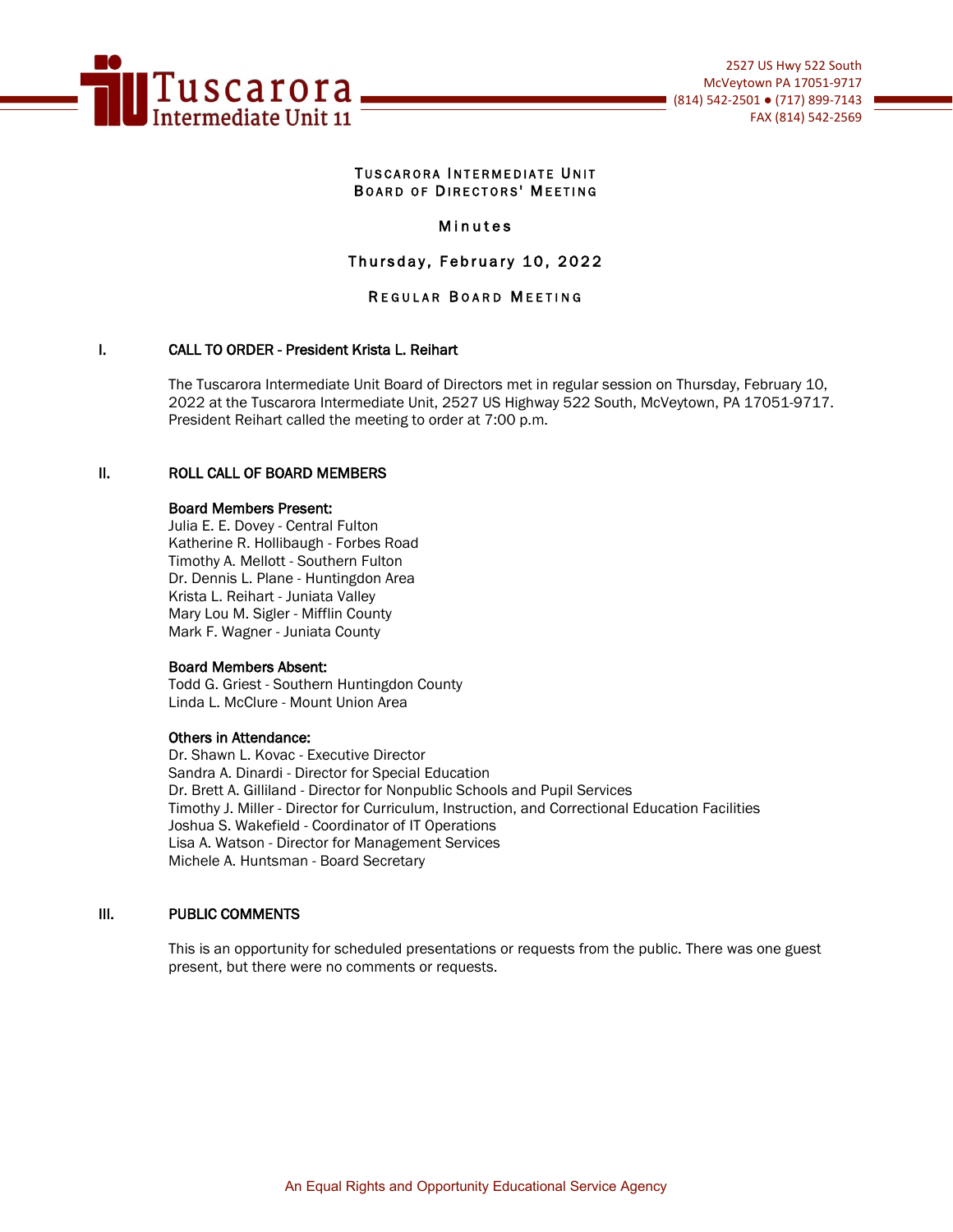### IV. ROLL CALL VOTING

On a Sigler/Wagner motion, approval was granted that, as the president of the board conducts this meeting, it is not necessary to announce each director's name for each roll call vote. If, however, a director or directors wish to comment or have his/her comment or vote specifically recorded, the director(s) shall have the opportunity to so state.

The chairperson of the meeting, the president of the board, should announce before each roll call vote, that if she hears no objections from any member of the board present, the vote will be considered a unanimous roll call vote and so recorded. Roll call vote - Voting Yes: Ms. Sigler, Mr. Wagner, Mrs. Dovey, Mrs. Hollibaugh, Mr. Mellott, Dr. Plane, Mrs. Reihart. The motion passed with seven yes votes and two board members absent.

 On a Dovey/Sigler motion, approval was granted of the following: V-VI-A-C. Roll call vote - no objections, unanimous vote.

### V. MINUTES OF PREVIOUS MEETING

Approval was granted of the minutes of the regular meeting of December 9, 2021.

### VI. REPORTS

### A. Treasurer's Report

 Approval was granted of the Treasurer's Reports for December 2021 and January 2022. (See Attachment #1.)

### B. Budget Transfers (none)

### C. Payment of Bills

Approval was granted of the payment of bills for December 2021 and January 2022.

# VII. PRESENTATION

PFM Financial Advisors and Eckert Seamans, Attorneys at Law, presented information explaining their services. They shared how they can assist the IU to determine affordable options, as well as how to navigate the most appropriate options for financing possible renovations.

Following the presentation, discussion occurred regarding the Facility Study. The committee provided an update from their meeting and some of the things they observed during the walkthrough.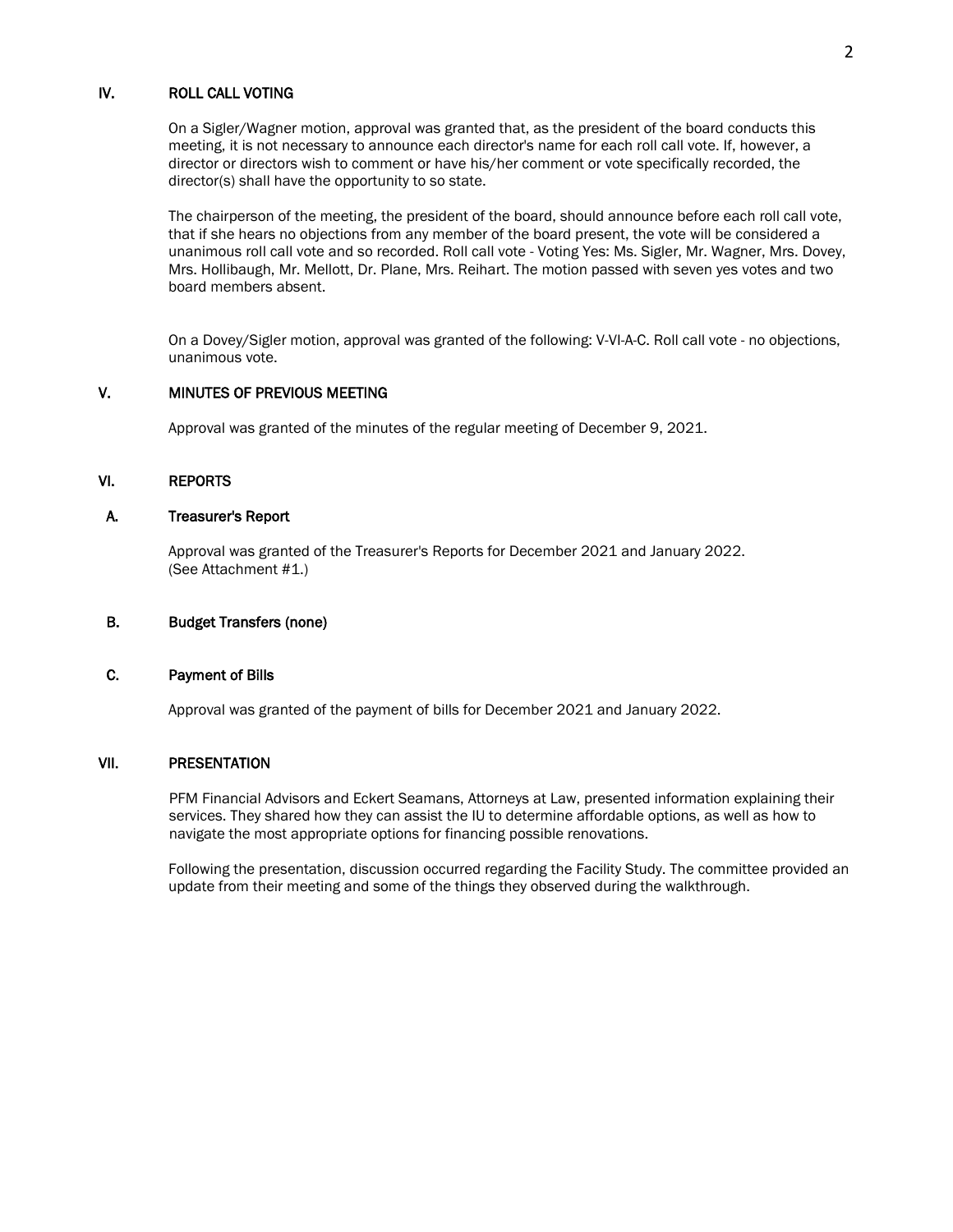#### A. Activities - election of board members, conventions, meetings, etc.

1. Recognition of Tuscarora Intermediate Unit Board Members. Information item, no action required.

January is designated as *School Director Recognition Month*. A meeting of the Tuscarora Intermediate Unit Board is not scheduled in January, so in February we extend sincere congratulations and salute our TIU Board.

School Director Recognition Month is a recognition that honors members of local boards of education for their commitment to provide quality public education for Pennsylvania's schoolchildren. We recognize the challenging and vital work our Board Members do on behalf of our students, families, and community, and are grateful for their time, effort, and dedication to public education's advancement. Thank you for taking the time to advocate on behalf of our collective interests and for the benefit of our children. Most importantly, thank you for making student's success your priority.

Julia E. E. Dovey represents the Central Fulton School District. Mrs. Dovey has been a member of the TIU Board since 12/13/2018.

Todd G. Griest represents the Southern Huntingdon County School District. Mr. Griest has been a member of the TIU Board since 05/13/2021.

Katherine R. Hollibaugh represents the Forbes Road School District. Mrs. Hollibaugh has been a member of the TIU Board since 12/09/2021.

Linda L. McClure represents the Mount Union Area School District. Mrs. McClure has been a member of the TIU Board since 12/12/2013.

Timothy A. Mellott represents the Southern Fulton School District. Mr. Mellott has been a member of the TIU Board since 12/06/2011.

Dr. Dennis L. Plane represents the Huntingdon Area School District. Dr. Plane has been a member of the TIU Board since 12/09/2021.

Krista L. Reihart represents the Juniata Valley School District. Mrs. Reihart has been a member of the TIU Board since 09/10/2015. Mrs. Reihart served as Vice President 07/14/2016 through 12/08/2021, and has served as Board President since 12/09/2021.

Mary Lou M. Sigler represents the Mifflin County School District. Ms. Sigler has been a member of the TIU Board since 07/01/2018. Ms. Sigler previously served on the TIU Board from 12/06/2011 to 08/25/2016, and served as Board Vice President from 12/12/2013 to 07/13/2016.

Mark F. Wagner represents the Juniata County School District. Mr. Wagner has been a member of the TIU Board since 03/11/2021. Mr. Wagner previously served on the TIU Board from 02/12/2019 to 12/10/2020. Mr. Wagner has served as Vice President since 12/09/2021.

2. The Annual Convention of School Directors scheduled for Wednesday, April 20, 2022 has been cancelled. The next Annual Convention of School Directors is tentatively scheduled for Wednesday, April 19, 2023. Information item, no action required.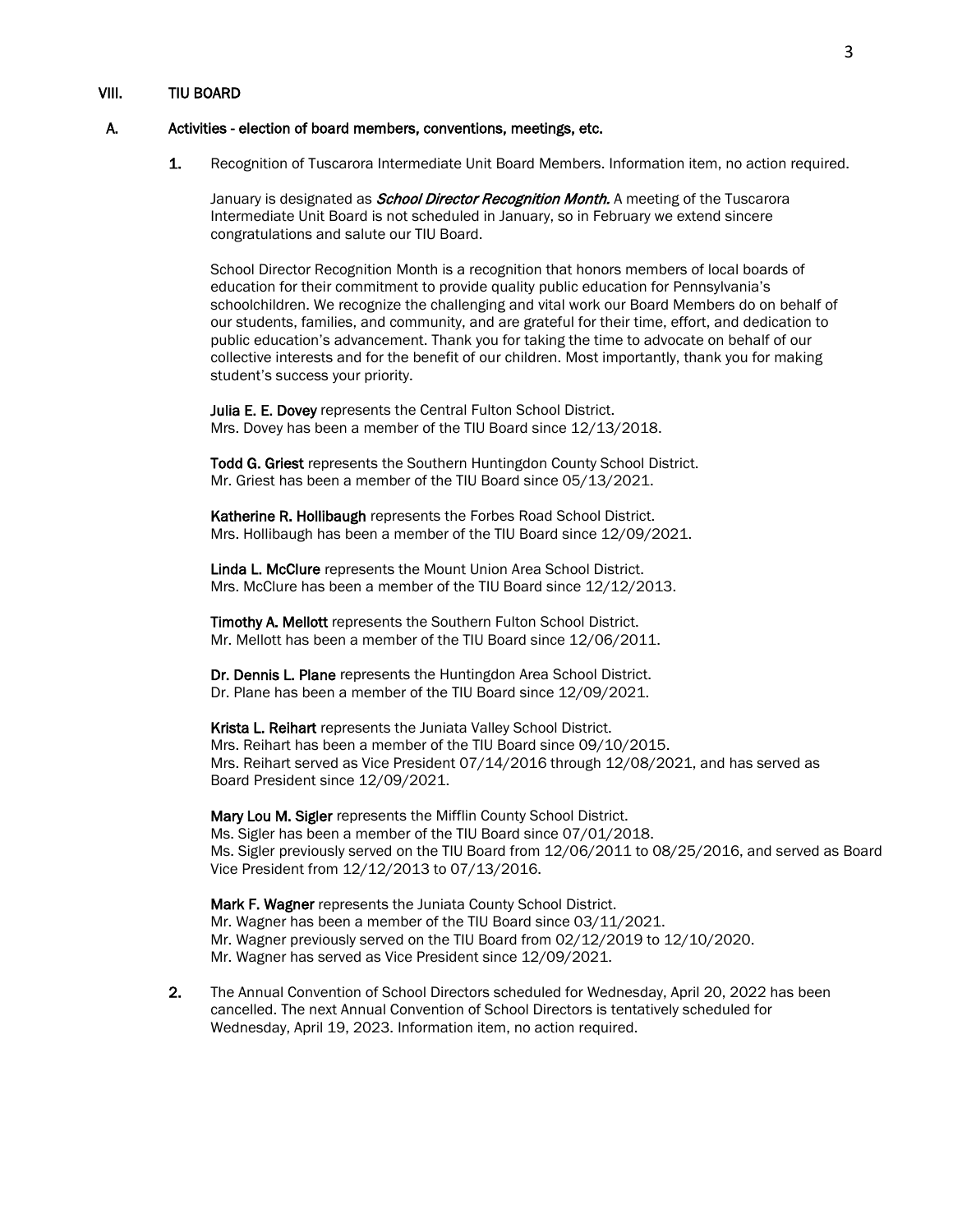### A. Activities - election of board members, conventions, meetings, etc.

3. The federal Office of Special Education Programs (OSEP) requires that each state measure and report program performance. The program performance determination process ensures that all children and families in Pennsylvania who may need Early Intervention are fully protected and served in a timely, effective manner.

The Bureau of Early Intervention Services & Family Supports (BEISFS) collects and analyzes multiple sources of data to complete your local determination summary (attached). Each outcome area in the summary will receive one of the following determination levels: Meets Requirements, Needs Assistance, Needs Intervention and Needs Substantial Intervention. Information item, no action required. (See Attachment #2.)

 On a Sigler/Wagner motion, approval was granted of the following: VIII-A-4-B-1-2-3. Roll call vote - Voting Yes: Ms. Sigler, Mr. Wagner, Mrs. Dovey, Mrs. Hollibaugh, Mr. Mellott, Dr. Plane, Mrs. Reihart. The motion passed with seven yes votes and two board members absent.

4. Approval was granted of the schedule of meeting dates for the Tuscarora Intermediate Unit Board of Directors and Superintendent's Advisory Council, and the calendar of holidays for the Tuscarora Intermediate Unit office for the 2022-2023 fiscal year. (See Attachment #3.)

### B. Policy/School Calendars

- 1. Approval was granted of an addendum to the Tuscarora Intermediate Unit 11 Early Intervention Program Health and Safety Plan effective January 31, 2022. (See Attachment #4.)
- 2. Approval was granted of the 2022-2023 administrative salaries based on a 2.26 percent increase. (See Attachment #5.)
- 3. Approval was granted of the 2022-2023 teacher and therapist salaries based on a 3.12 percent increase. (See Attachment #6.)

 On a Wagner/Dovey motion, approval was granted of the following: VIII-C-1-2-3-4-5-6-7-8-D-1-2-IX-B-1-X-B-1-D-1-2. Roll call vote - no objections, unanimous vote.

### C. Contracts/Leases

- 1. Approval was granted of a Contract between Tuscarora Intermediate Unit and Blair Therapies 901 Logan Boulevard, Altoona, PA 16602 to provide speech language pathology services two (2) days/week virtually, and one (1) day/week at the Mount Union early intervention classroom, plus 1.5 hours travel time based on the classroom location. Effective date February 1, 2022 through June 30, 2022. Reimbursement to be paid at the rate of \$65/hour. Funding source: Special Education.
- 2. Approval was granted of a Contract between Tuscarora Intermediate Unit and Substitute Teacher Service (STS) - 2901 Dutton Mill Road, Suite 200, Aston, PA 19014 to provide a Certified Occupational Therapy Assistant (COTA). Effective date January 3, 2022 through June 30, 2022. Reimbursement to be paid at the rate of \$31.23/hour. Funding source: Special Education.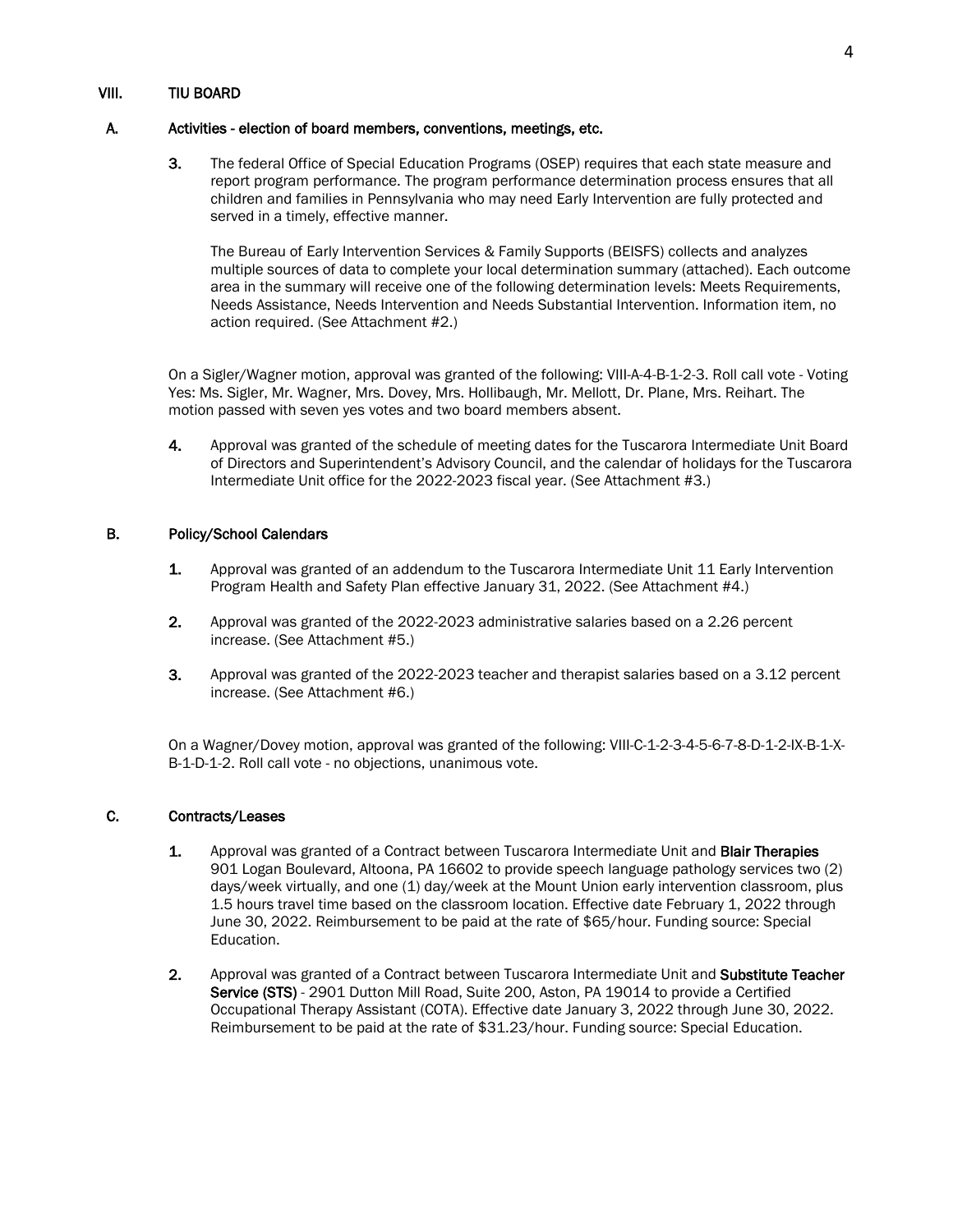### C. Contracts/Leases

- 3. Approval was granted of a Contract Extension between Tuscarora Intermediate Unit and Ann Hagensick - 308 4<sup>th</sup> Street SE, Waukon, IA 52172 to provide up to three individual coaching sessions for two early intervention providers for trainee coach positions to fidelity of coaching families. Effective date is April 1, 2021 through June 30, 2022 at the rate of \$6,750/provider for a total not to exceed \$13,500. This is a contract extension only, with no increase in reimbursement. Funding source: Early Intervention Technical Assistance. Refer to Minutes of 4/8/2021 Board meeting, Item VIII-C-4.
- 4. Approval was granted of a Contract between Tuscarora Intermediate Unit and Central Susquehanna Intermediate Unit 16, Attention: David Marshal, Center for Schools and Communities - 275 Grandview Avenue, Camp Hill, PA 17011 to provide required reporting for Health Resources and Services Administration (HRSA) Grant and additional reports as requested by the Office of Child Development and Early Learning. Effective date November 1, 2021 through September 30, 2026. Reimbursement to be paid at the rate of \$30,000/year. Funding source: Early Intervention Technical Assistance/HRSA Early Childhood Comprehensive Service Grant.
- 5. Approval was granted of a Contract Extension between Tuscarora Intermediate Unit and University of North Carolina at Chapel Hill, National Implementation Research Network (NIRN) Chapel Hill, NC 27599 to provide support for the capacity development in best practices of implementation science to support use of evidence-based practices within the partnering early childhood providers, and provide a blended model of training, coaching, and consultation supports. Reimbursement not to exceed \$93,511. Effective date is July 1, 2021 through September 30, 2022. This is a contract extension only, with no increase in reimbursement. Funding source: Early Intervention Technical Assistance. Refer to Minutes of 6/10/2021 Board meeting, Item VIII-C-5.
- 6. Approval was granted of an Engagement between Tuscarora Intermediate Unit and Eckert Seamans Cherin & Mellott, LLC, - 213 Market Street, 8th Floor, Harrisburg, PA 17101 to provide legal representation to TIU as bond counsel. Services will be provided at a fixed legal fee, plus expenses. The estimated legal fee would range from \$25,000 to \$30,000, plus expenses, if the debt is issued as a bank loan. The estimated legal fee would range from \$35,000 to \$38,000, plus expenses, if the debt is issued as publicly offered bonds. A final fee will be quoted when the structure and size of the financing transaction is determined. Fees will be paid from the financing transactions or General Operating budget. Effective date is on/about February 14, 2022. (See Attachment #7.)
- 7. Approval was granted of a Contract between Tuscarora Intermediate Unit and PFM Financial Advisors, LLC - 213 Market Street, Harrisburg, PA 17101 to provide services related to financial planning, budget and strategic advice and planning, policy development, and services related to debt issuance. Services will include, but not limited: Assist the Client in the formulation of Financial and Debt Policies and Administrative Procedures; review current debt structure, identifying strengths and weaknesses of structure so that future debt issues can be designed to maximize ability to finance future capital needs; provide special financial services as requested by the Client; analyze financial and economic factors to determine if the issuance of bonds is appropriate; and develop a financing plan in concert with Client's staff which would include recommendations as to the timing and number of series of bonds to be issued. For the services described in Exhibit A, PFM will be paid a flat fee to be determined for each transaction and as mutually agreed upon between the Client and PFM. In addition to fees for services, PFM may charge for certain out of pocket expenses incurred in connection with its services. PFM indicates a range for a financial advisor fee would range from \$25,000 to \$30,000. If TIU enters into a bond issue, there would be a separate additional fee to assist in the creation of the official statement used to market the bonds. This would be presented in a separate agreement. Effective date of agreement would begin on/about February 14, 2022. Funding source: GOB. (See Attachment #8.)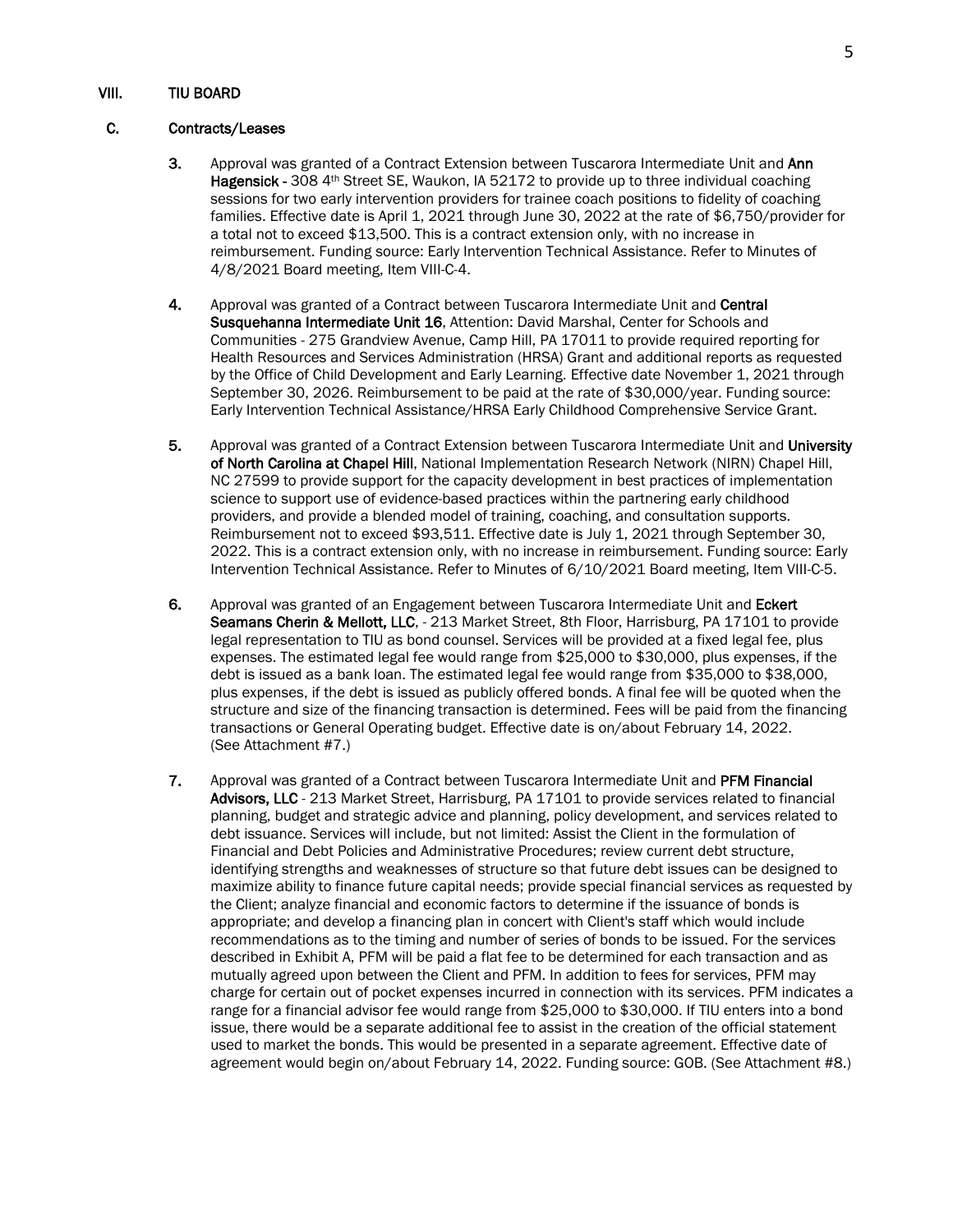### C. Contracts/Leases

8. Approval was granted of a Facility Event Agreement between Tuscarora Intermediate Unit and Blair County Convention Center - One Convention Center Drive, Altoona, PA 16602 for meeting space, breakout rooms, food, and beverage for the Annual TIU Unified In-service day. Effective date September 1, 2022. Reimbursement to be paid at an amount not to exceed \$12,330. Funding source: Various TIU Programs.

### D. Vendor Contracts

- 1. Approval was granted of a Contract between Tuscarora Intermediate Unit and Southern Fulton School District - 3072 Great Cove Road, Suite 100, Warfordsburg, PA 17267 for the TIU to provide a Licensed Social Worker one day/week (seven hours/day). The Social worker will provide therapy, counseling, intervention to students, parents/families, and agency staff, accept referrals from building principals, and provide a monthly executive summary of activity to building principals. Effective date is January 2, 2022 through June 30, 2022. Reimbursement is at the rate of \$285/day plus incidental travel costs required for off-site meetings or parent visits.
- 2. Approval was granted of a Contract between Tuscarora Intermediate Unit and Pennsylvania Association of Intermediate Units - 55 Miller Street, Enola, PA 17025 for the TIU to provide Covid 19 Testing Project Coordination and technical support between K-12 districts, the PA Department of Health, and the PA testing vendor. Effective date is July 1, 2021 through June 30, 2022. Reimbursement will be \$221,718.

### IX. PROGRAMS

#### A. New Programs/Changes (none)

### B. Job Descriptions

- 1. Approval was granted of the listed revised job description. (See Attachment #9.)
	- a. Director for Special Education Certificated (professional) Employee
- X. FISCAL
- A. Budgets new, revised (none)

#### B. Purchases/Bids

1. Approval was granted to approve the bid from Zito Media for internet service to be delivered to Juniata County Head Start. The bid was in response to the TIU 11 Request for Proposal, Erate 470 #220009278, and Zito was the lowest bidder. Contract terms will be for 36 months at a monthly rate of \$345, and \$500 implementation costs. Service to this location will be 300mb synchronous internet delivered over public fiber. Approval is contingent upon a funding commitment from the FCC. Funding source: Juniata County Early Childhood Services.

#### C. Special Education Transportation (none)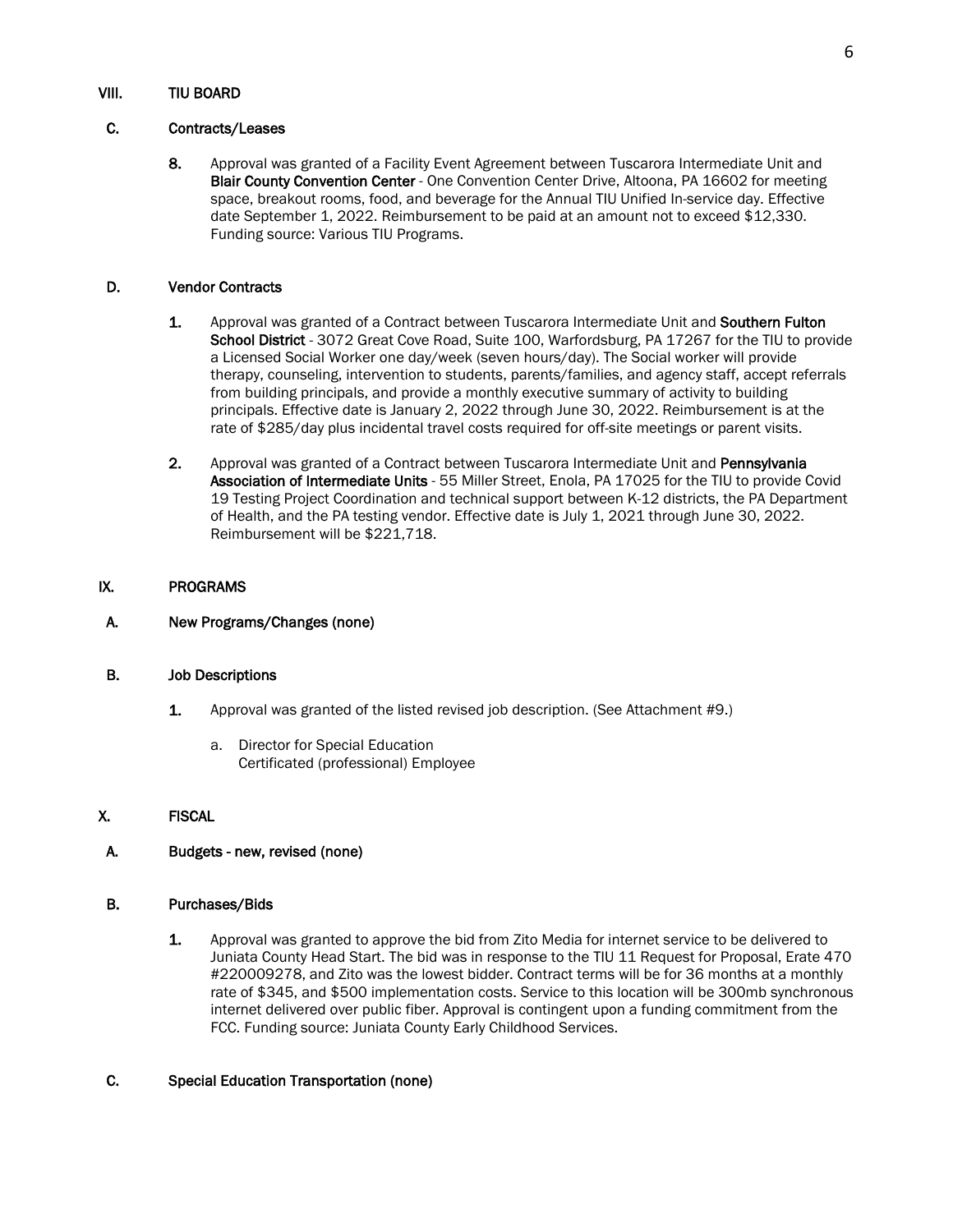# X. FISCAL

## D. Juniata County Early Childhood Services

- 1. Approval was granted of the Juniata County Early Childhood Services Actual Expenditure Reports (Federal) for December 2021 and January 2022. (See Attachment #10.)
- 2. Approval was granted of the Juniata County Early Childhood Services 2020-2021 Governance Reports. (See Attachment #11.)
- 3. The Juniata County Early Childhood Services Monthly Reports for December 2021 and January 2022 are attached for your information. Information item, no action required. (See Attachment #12.)
- 4. Sandra A. Dinardi presented information related to Juniata County Early Childhood Services.

Mrs. Dinardi reviewed an Information Memorandum related to Head Start transportation services. Strategies were provided on how to keep children and staff safe from Covid in vehicles. The information presented was related to requiring staff members who are sick to stay at home, sending sick staff home, appropriate use of masks, keeping hands clean, improving ventilation (keeping windows open), conducting health checks (before entering the bus), distancing children from each other, and wearing gloves.

Mrs. Dinardi also discussed the IDEA - Part B use of Component 2 funds for 2021- 2022. The TIU is requesting to withhold more than eight percent of its total IDEA - Part B funds for Component 2 services. The IU does not charge for services provided with these funds.

 On a Sigler/Wagner motion, approval was granted of the following: XI-A-1-2-3-4-5-6-7-8-9-10-B-5-C-1-2-3- D-1-2-3-4-5-6-7-8-9-10-E-1-2-3-4-5-6-7-8-9-10-11-12-13. Roll call vote - no objections, unanimous vote.

# XI. PERSONNEL

### A. Resignations/Retirements

- 1. Approval was granted to accept the resignation of Stephanie F. Kiessling Woodbridge, VA 22191 as a Part-time Deaf/Hard of Hearing Mentor for Family Connections for Language and Learning, effective at the end of the day on December 2, 2021. Ms. Kiessling was employed by TIU since June 15, 2021.
- 2. Approval was granted to accept the resignation of Michelle M. Zelei Pittsburgh, PA 15239 as a Part-time Deaf/Hard of Hearing Mentor for Family Connections for Language and Learning, effective at the end of the day on December 1, 2021. Ms. Zelei was employed by TIU since June 15, 2021.
- 3. Approval was granted to accept the resignation of Asia A. Barron Mount Union, PA 17066 as a Full-time Speech Therapist, effective at the end of the day on February 11, 2022. Ms. Barron has been employed by TIU since January 1, 2017.
- 4. Approval was granted to accept the resignation for retirement purposes of Catherine D. Goss Three Springs, PA 17264 as a Full-time Early Intervention Paraprofessional/Personal Care Aide, effective at the end of the day on June 30, 2022. Ms. Goss has been employed by TIU since August 22, 1994.
- 5. Approval was granted to accept the resignation for retirement purposes of Mary L. Anderson Duncannon, PA 17020 as a Full-time Early Childhood Specialist for Juniata County Early Childhood Services, effective at the end of the day on June 30, 2022. Ms. Anderson has been employed by TIU since August 13, 2018.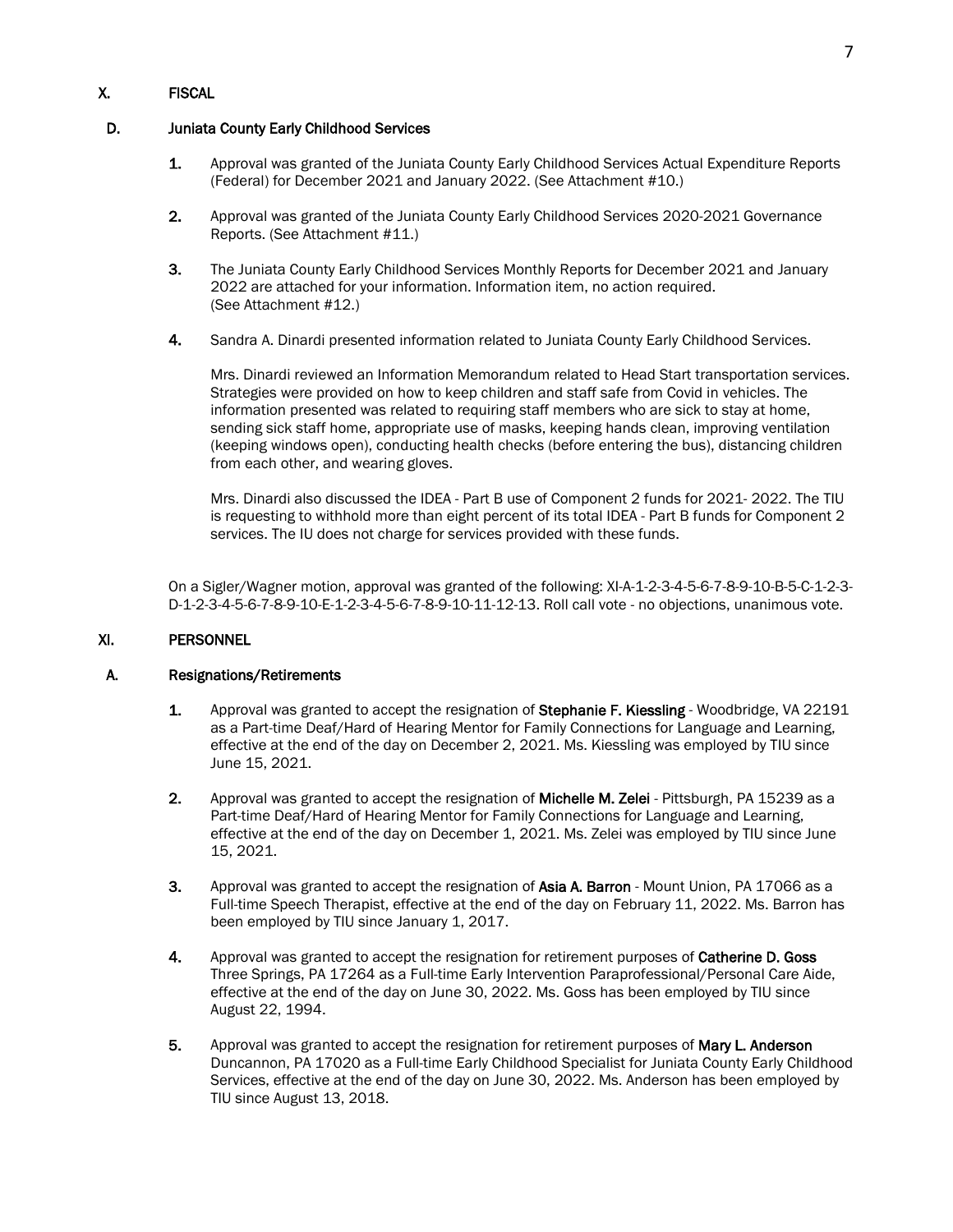### A. Resignations/Retirements

- 6. Approval was granted to accept the resignation of Susan J. Knepp Huntingdon, PA 16652 as a Part-time Hearing/Vision Screening Aide and Substitute Secretary, effective at the end of the day on January 21, 2022. Ms. Knepp was employed by TIU since September 1, 2015.
- 7. Approval was granted to accept the resignation of **Amie C. Bard** Thompsontown, PA 17094 as a Full-time Assistant Teacher/Teacher Aide for Juniata County Early Childhood Services, effective at the end of the day on January 31, 2022. Ms. Bard was employed by TIU since June 6, 2018.
- 8. Approval was granted to accept the resignation of **Michaela M. Sath** Richfield, PA 17086 as a Substitute Personal Care Aide for Juniata County Early Childhood Services, effective at the end of the day on January 31, 2022. Ms. Sath was employed by TIU since November 8, 2021.
- 9. Approval was granted to accept the resignation of Brandy L. Margel Northumberland, PA 17857 as a Full-time Business Services Representative for the TIU Community Education & Workforce Services, effective at the end of the day on February 15, 2022. Ms. Margel has been employed by TIU since November 19, 2019.
- 10. Approval was granted to accept the resignation for retirement purposes of Deborah M. Harpster Reedsville, PA 17084 as a Full-time Workforce Programs Coordinator for the TIU Community Education & Workforce Services, effective at the end of the day on June 1, 2022. Ms. Harpster has been employed by TIU since July 1, 1989.

### B. Leaves of Absence

- 1. A Leave of Absence under the Family & Medical Leave Act of 1993 was approved for a full-time employee (FML2022-02-01) using paid and/or unpaid leave time, effective January 7, 2022 through on/about February 19, 2022. Information item, no action required.
- 2. A Leave of Absence under the Family & Medical Leave Act of 1993 was approved for a full-time employee (FML2022-02-02) using paid leave time, effective February 25, 2022 through May 25, 2022, not to exceed 12 weeks. Information item, no action required.
- 3. A Leave of Absence under the Family & Medical Leave Act of 1993 was approved for a full-time employee (FML2022-02-03) using paid and/or unpaid leave time, effective February 18, 2022 through on/about May 18, 2022, not to exceed 12 weeks. Information item, no action required.
- 4. A Leave of Absence under the Family & Medical Leave Act of 1993 was approved for a full-time employee (FML2022-02-04) using paid and/or unpaid leave time, effective January 24, 2022 not to exceed 12 weeks. Information item, no action required.
- 5. Approval was granted of a Leave of Absence request for **Alicia C. Bruno** Mount Joy, PA 17552 in her position of Full-time Analyst Consultant for the Pattan Autism Initiative, using paid and unpaid leave time effective on/about March 14, 2022 through on/about May 9, 2022. Ms. Bruno has been employed by TIU since November 15, 2021.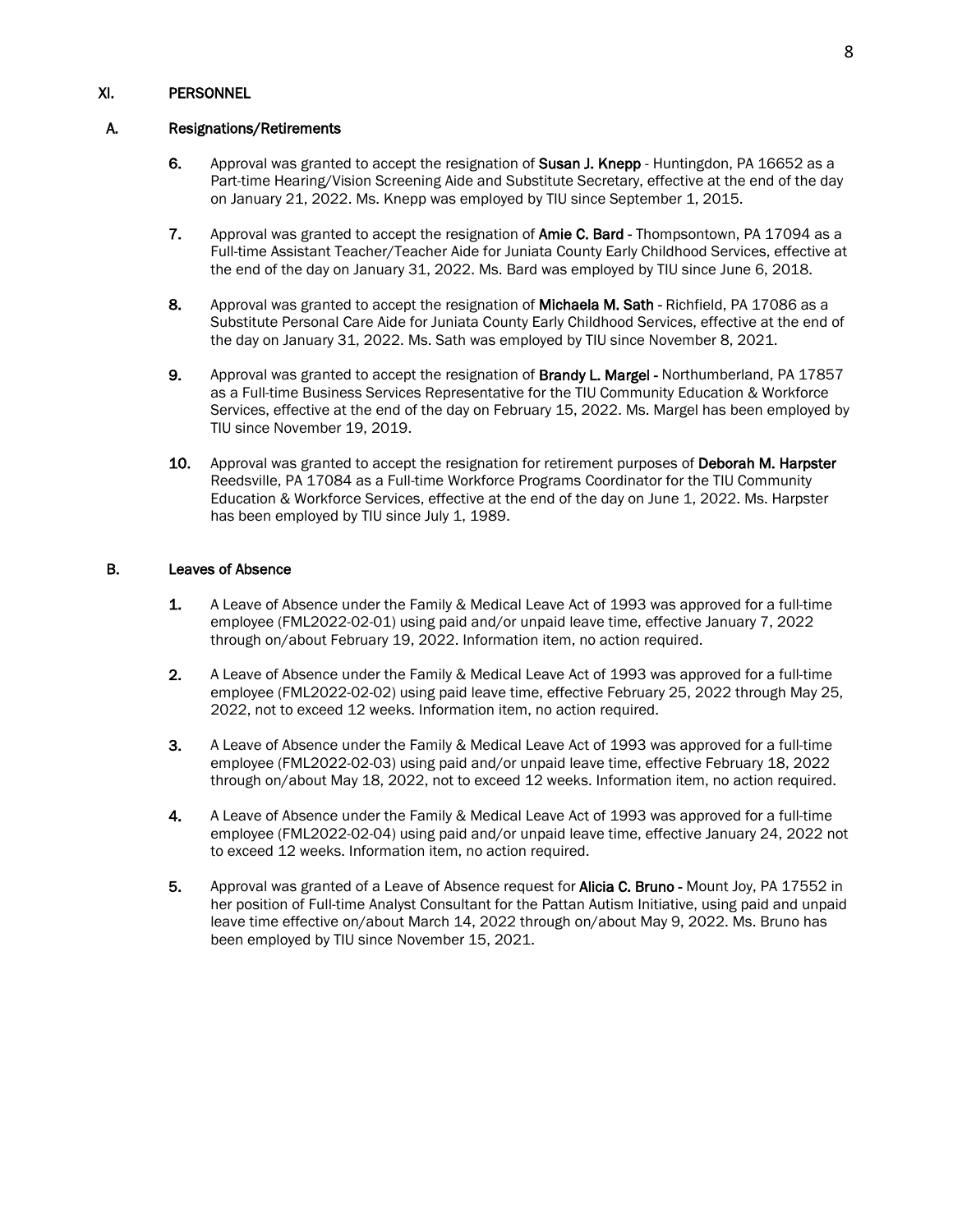### C. Transfers/Reassignments/Change in Employment Status, Termination of Employees

1. Approval was granted of a change in assignment for Amanda L. Morningstar - Huntingdon, PA 16652 from a Substitute Outpatient Therapist - Child/Adolescent Partial Hospitalization Program to a Full-time Mental Health Worker - Child/Adolescent Partial Hospitalization Program. Ms. Morningstar has been employed by TIU since December 13, 2021. Terms of Employment:

Assignment: Full-time Mental Health Worker - Child/Adolescent Partial Hospitalization Program Special Project Child/Adolescent PHP (exempt) Employee

Effective Date: February 7, 2022

Salary: \$38,950/year - prorated

Days in Work Year: 190 days/year (7.5 hours/day) - prorated Benefits: Usual benefits granted to special project employees

2. Approval was granted of a temporary change in assignment for **Nancy D. Price** - Mifflin, PA 17058 from a Part-time Program Aide to a Temporary Full-time Assistant Teacher/ Teacher Aide for Juniata County Early Childhood Services. Ms. Price has been employed by TIU since December 6, 2017.

Terms of Employment: Assignment: Temporary Full-time Assistant Teacher/Teacher Aide for Juniata County Early Childhood Services Special Project Head Start/Early Head Start/Pre-K Counts (non-exempt) Employee

Effective Date: February 11, 2022 through May 31, 2022 Salary: \$10.25/hour Days in Work Year: 5 days/week (8 hours/day) through May 31, 2022 Benefits: Usual benefits granted to special project employees

3. Approval was granted to furlough Tara M. Dwyer - Lancaster, PA 17602 as a Full-time Manager of Professional Development Organizations and Special Workforce Projects effective June 30, 2022. The furlough is due to project end. Ms. Dwyer has been employed by TIU since November 14, 2017.

### D. New Employees

- 1. Approval was granted for the TIU to begin the search to fill the anticipated vacancy of Full-time Director for Special Education. Effective hire date will be on/about July 1, 2022. The starting salary will be commensurate with experience and to scale with benefits as required by state/federal mandates.
- 2. Approval was granted to employ a Full-time PAT Parent Educator (Special Project/ Juniata County Early Childhood Services). Effective on/about February 14, 2022. The starting salary will be commensurate with experience and to scale with benefits as required by state/federal mandates.
- 3. Approval was granted to employ Stephanie D. Daniels Huntingdon, PA 16652 on a provisional basis as a Full-time Curriculum Consultant, pending receipt of required clearances and employment paperwork. This is a vacant position. Terms of Employment: Assignment: Full-time Curriculum Consultant Certificated (professional) Employee Effective Date: On/about March 1, 2022 Salary: \$60,000/year - prorated Days in Work Year: 12 months/year (8 hours/day) - prorated Benefits: Usual benefits granted to certificated employees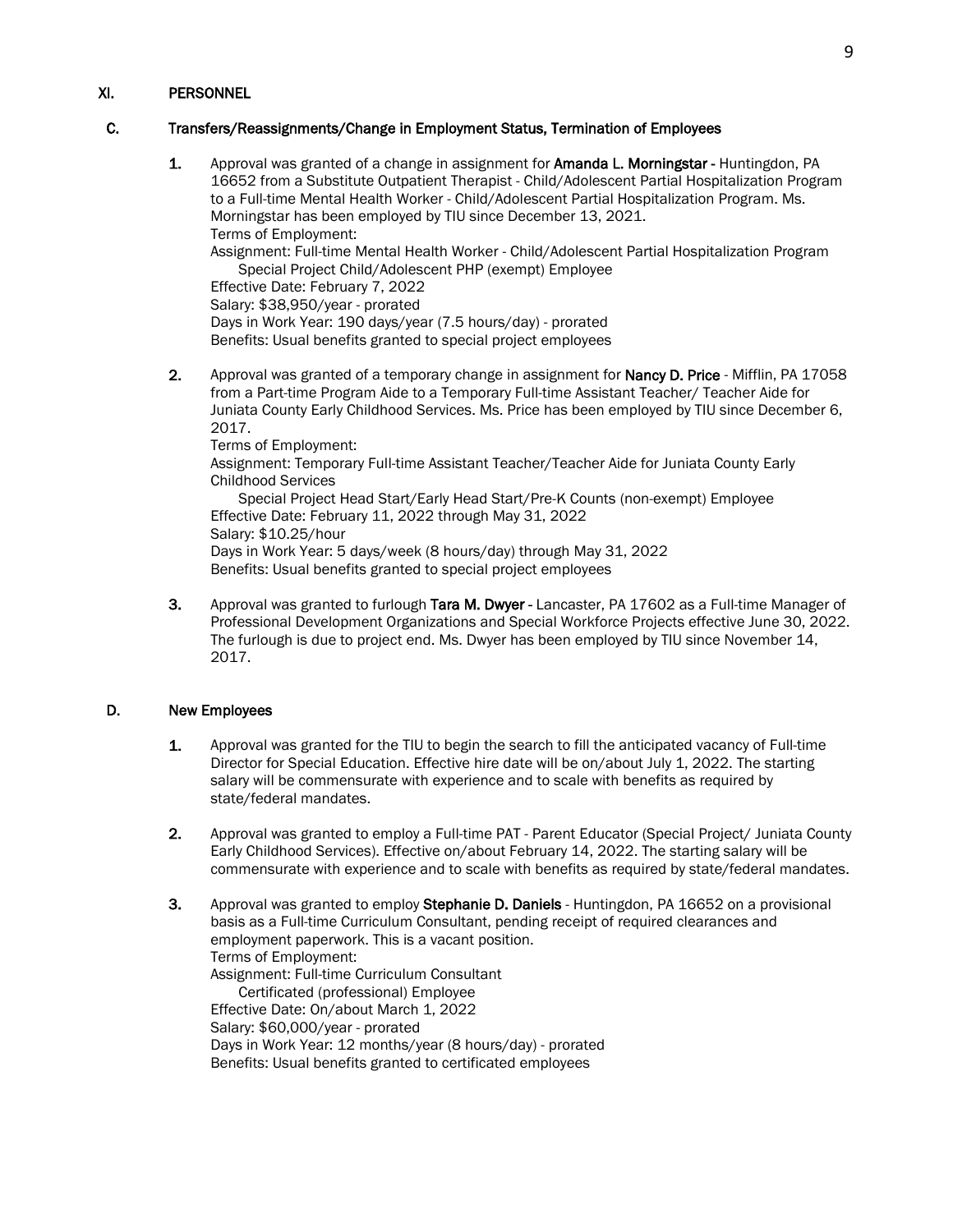### D. New Employees

- 4. Approval was granted to employ Angela M. Haupt Huntingdon, PA 16652 on a provisional basis as a Full-time Social Worker, pending receipt of required clearances and employment paperwork. This is a vacant position. Terms of Employment: Assignment: Full-time Social Worker Special Project (non-professional) Employee Effective Date: February 11, 2022 Salary: \$52,000/year - prorated Days in Work Year: 190 days/year (7.5 hours/day) - prorated Benefits: Usual benefits granted to special project employees
- 5. Approval was granted to employ Jeffrey M. Hein Waynesboro, PA 17268 on a provisional basis as a Full-time Instructional Assistant for Correctional Education Facilities, pending receipt of required clearances and employment paperwork. This is a vacant position. Terms of Employment: Assignment: Full-time Instructional Assistant for Correctional Education Facilities Non-certificated (non-professional) Employee Level I.1 Effective Date: February 1, 2022 Salary: \$18,066/year - prorated Days in Work Year: 188 days/year (7.5 hours/day) - prorated Benefits: Usual benefits granted to non-certificated employees
- 6. Approval was granted to employ Bradley A. Kreitzer Mifflintown, PA 17059 on a provisional basis as a Full-time Business Services Representative for the TIU Community Education & Workforce Services, pending receipt of required clearances and employment paperwork. This is a vacant position.

Terms of Employment: Assignment: Full-time Business Services Representative for the TIU CEWS Community Education & Workforce Services (non-certificated) Employee Level 5 Effective Date: On/about February 14, 2022

Salary: \$34,874/year - prorated Days in Work Year: 12 months/year (7.5 hours/day) - prorated Benefits: Usual benefits granted to CEWS employees

- 7. Approval was granted to employ Jayme N. Jenkins Three Springs, PA 17264 on a provisional basis as a Part-time Early Intervention Paraprofessional/Personal Care Aide, pending receipt of required clearances and employment paperwork. This is a new position. Terms of Employment: Assignment: Part-time Early Intervention Paraprofessional/Personal Care Aide Non-certificated (non-professional) Employee Level I.1 Effective Date: On/about February 14, 2022 Salary: \$12.81/hour Days in Work Year: 25 to less than 30 hours/week - 38 weeks/year Benefits: None unless required by state/federal mandates
- 8. Approval was granted to employ Jennifer L. Bulson Royersford, PA 19468 on a provisional basis as a Part-time Regional Coordinator of Parent to Parent of PA, pending receipt of required clearances and employment paperwork. This is a vacant position. Terms of Employment: Assignment: Part-time Regional Coordinator of Parent to Parent of PA Special Project (non-professional) Employee Effective Date: On/about February 14, 2022 Salary: \$14.37/hour Days in Work Year: 20 to less than 25 hours/week - 52 weeks/year Benefits: None unless required by state/federal mandates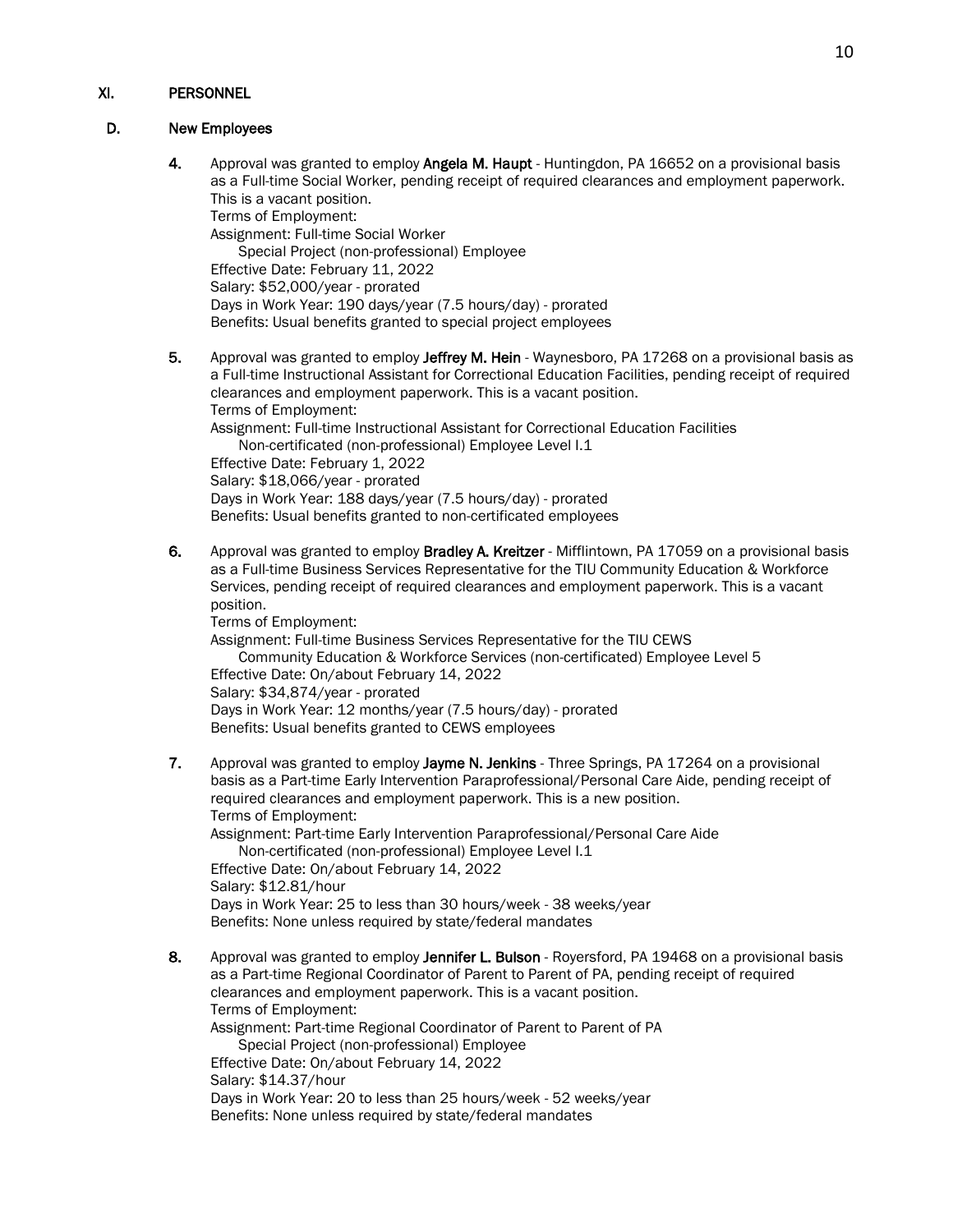### D. New Employees

9. Approval was granted to employ Margaret V. Parke - Mechanicsburg, PA 17050 on a provisional basis as a Part-time Regional Coordinator of Parent to Parent of PA, pending receipt of required clearances and employment paperwork. This is a vacant position. Terms of Employment: Assignment: Part-time Regional Coordinator of Parent to Parent of PA Special Project (non-professional) Employee Effective Date: On/about February 14, 2022 Salary: \$14.37/hour Days in Work Year: 20 to less than 25 hours/week - 52 weeks/year Benefits: None unless required by state/federal mandates 10. Approval was granted to employ Kristal M. Slemons - Lewistown, PA 17044 on a provisional basis as a Full-time PAT - Parent Educator for Juniata County Early Childhood Services, pending receipt of required clearances and employment paperwork. Ms. Slemons was previously employed by TIU from June 14, 2010 through June 10, 2011. This is a vacant position. Terms of Employment: Assignment: Full-time PAT - Parent Educator Special Project Head Start/Early Head Start/Pre-K Counts/PAT (non-exempt) Employee Effective Date: February 28, 2022 Salary: \$27,560/year - prorated

Days in Work Year: 12 months/year (8 hours/day) - prorated Benefits: Usual benefits granted to JCECS employees

## E. Supplemental Contracts/Employment, Change in Pay

- 1. Approval was granted of a Supplemental Contract for Karly A. Hess Lewistown, PA 17044 that in addition to her assignment as Full-time Speech Therapist, she provide speech/language therapy services to include evaluation and all applicable paperwork. Effective date is January 18, 2022 through June 30, 2022 to be paid at the rate of \$35.24/hour not to exceed a total of 10 hours/week including travel time. Ms. Hess has been employed by TIU since July 6, 2015. Funding source: Special Education/Early Intervention.
- 2. Approval was granted of a Supplemental Contract for Megan J. Brackbill Mifflintown, PA 17059 that in addition to her assignment as Full-time Speech Therapist, she provide speech/language therapy services to include evaluation and all applicable paperwork. Effective date is January 18, 2022 through June 30, 2022 to be paid at the rate of \$33.78/hour not to exceed a total of 10 hours/week including travel time. Ms. Brackbill has been employed by TIU since July 1, 2019. Funding source: Special Education/Early Intervention.
- 3. Approval was granted of a Supplemental Contract for Brooke L. Carlson Reedsville, PA 17084 that in addition to her assignment as Full-time Speech Therapist, she provide speech/language therapy services to include evaluation and all applicable paperwork. Effective date is January 18, 2022 through June 30, 2022 to be paid at the rate of \$33.49/hour not to exceed a total of 10 hours/week including travel time. Ms. Carlson has been employed by TIU since September 1, 2020. Funding source: Special Education/Early Intervention.
- 4. Approval was granted of a Supplemental Contract for **Anna M. Brackbill** Mifflintown, PA 17059 that in addition to her assignment as Full-time Speech Therapist, she provide speech/language therapy services to include evaluation and all applicable paperwork. Effective date is January 18, 2022 through June 30, 2022 to be paid at the rate of \$33.20/hour not to exceed a total of 10 hours/week including travel time. Ms. Brackbill has been employed by TIU since July 1, 2021. Funding source: Special Education/Early Intervention.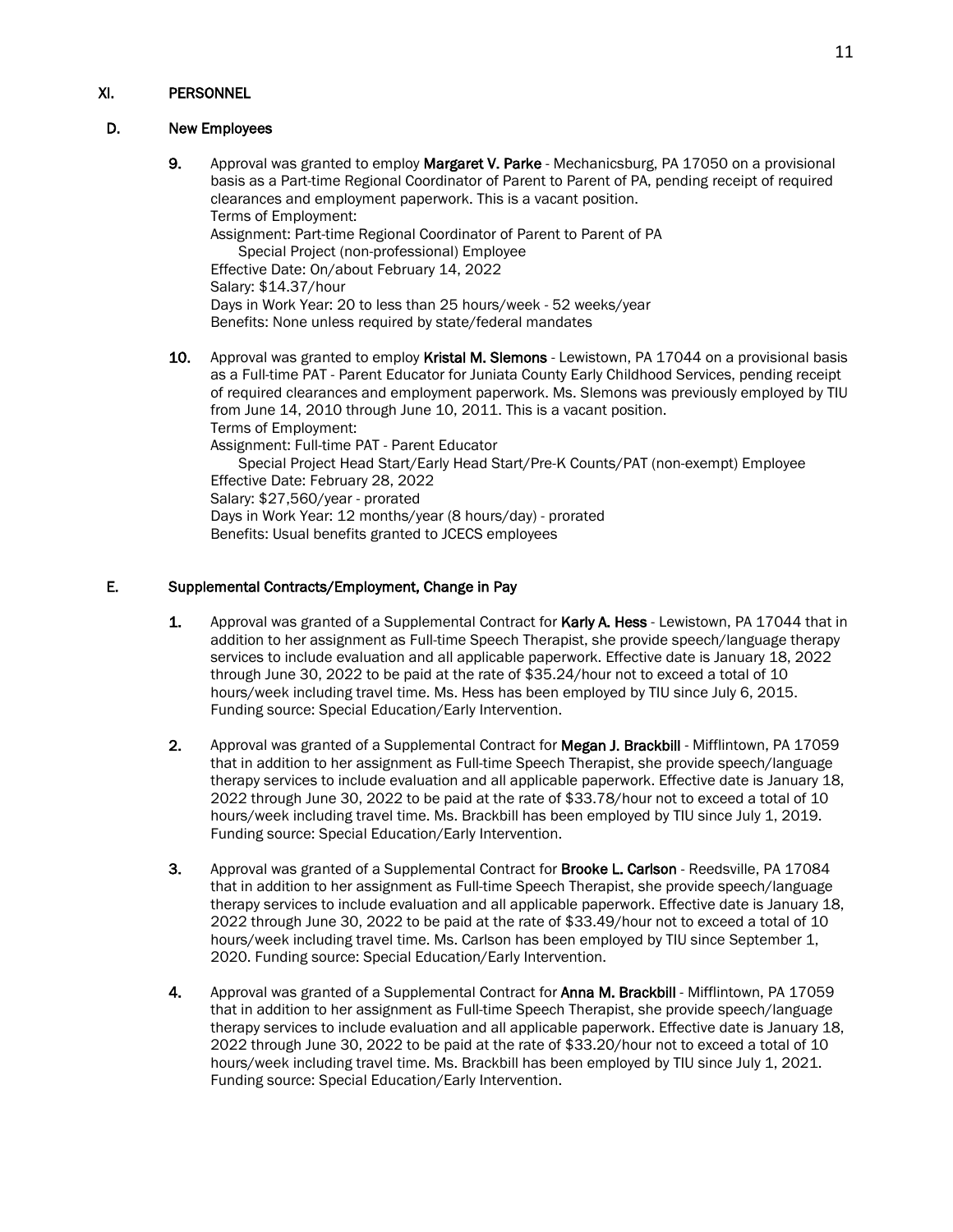### E. Supplemental Contracts/Employment, Change in Pay

- 5. Approval was granted of a Supplemental Contract for Cheryl A. Dodson Mifflin, PA 17058 that in addition to her assignment as Full-time Home Base Health & Nutrition Specialist, she develop, enter, and track data regarding staff who will be testing weekly for Covid per the Head Start vaccine mandate requirement. Ms. Dodson will train other program staff to test, read, and record the results of Covid testing, communicate results with the Director, communicate and enter information into the Google document to be shared with the Director, determine the need for staff to isolate due to the results of their Covid-19 test, and provide related communication and follow up with the staff. Currently, there are approximately 20 staff that will undergo weekly testing. Reimbursement will be \$2,500/year or \$208.33/month for the period of January 31, 2022 through December 31, 2024. Reimbursement will end if there are no staff to test or the federal mandate ends. Ms. Dodson has been employed by TIU since January 28, 2006. Funding source: Head Start ARP.
- 6. Approval was granted of a Supplemental Contract for Kristen E. Lemin Reedsville, PA 17084 that in addition to her assignment as Full-time Health & Nutrition Manager and Enrollment Specialist, she develop, enter, and track data regarding staff who will be testing weekly for Covid per the Head Start vaccine mandate requirement. Ms. Lemin will train other program staff to test, read, and record the results of Covid testing, communicate results with the Director, communicate and enter information into the Google document to be shared with the Director, determine the need for staff to isolate due to the results of their Covid-19 test, and provide related communication and follow up with the staff. Currently, there are approximately 20 staff that will undergo weekly testing. Reimbursement will be \$2,500/year or \$208.33/month for the period of January 31, 2022 through December 31, 2024. Reimbursement will end if there are no staff to test or the federal mandate ends. Ms. Lemin has been employed by TIU since July 1, 2021. Funding source: Head Start ARP.
- 7. Approval was granted of a Supplemental Contract for Lori A. Espigh McVeytown, PA 17051 that in addition to her assignment as Full-time Special Education Data Coordinator, she provide afterhours work to organize individual transportation changes for students due to Covid related closures. Effective date is February 14, 2022 through June 30, 2022 to be paid at the rate of \$21.19/hour not to exceed a total of 10 hours. Ms. Espigh has been employed by TIU since October 1, 2007. Funding source: Special Education ARP.
- 8. Approval was granted of a Supplemental Contract for Renee L. Freed McAlisterville, PA 17049 that in addition to her assignment as Full-time Teacher - Preschool Pre K Counts, she serve as a mentor for a newly hired teacher within Juniata County Early Childhood Services to include meeting monthly with the new teacher from January through May 2022 and September through December 2022. New teachers within the program require the mentoring in order to effectively understand their job responsibilities. Effective date is January 1, 2022 through December 31, 2022 to be paid at an amount not to exceed \$750. Ms. Freed has been employed by TIU since February 25, 2011. Funding source: Juniata County Early Childhood Services.
- 9. Approval was granted of a Supplemental Contract for Jennifer L. Conaway Reedsville, PA 17084 that in addition to her assignment as Full-time Senior Manager for Home Based Services, she establish a new program to include developing procedures for referrals, enrollment, and services to 20 additional families to be enrolled in the Behavioral Health/PAT program in Mifflin County, provide supervision to three additional staff working in the program, support staff to be trained in the curriculum, and work on outreach to promote the new program. Effective date is January 1, 2022 through June 30, 2022 to be paid at an amount not to exceed \$5,000. Ms. Conaway has been employed by TIU since May 14, 2019. Funding source: Juniata County Early Childhood Services.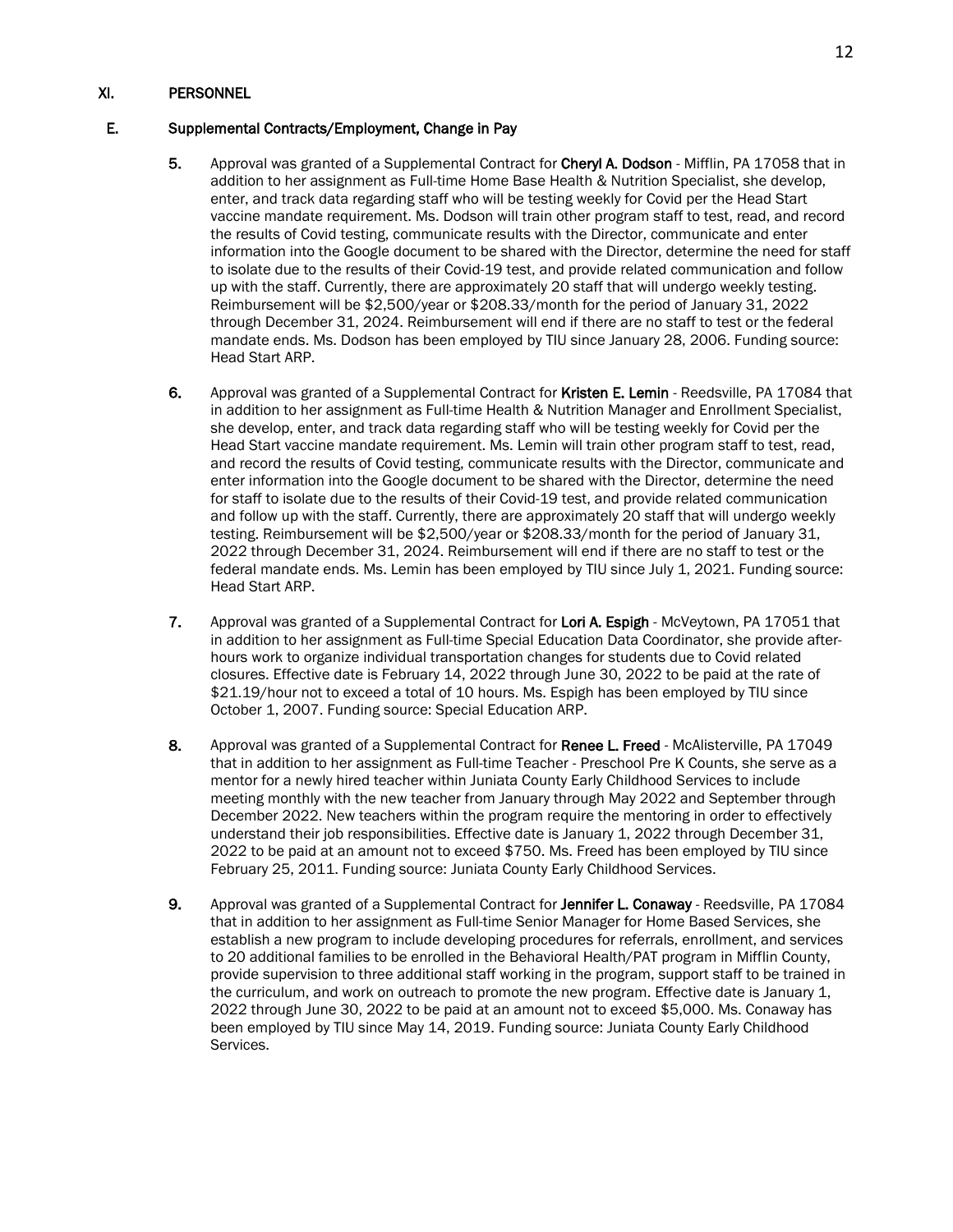## E. Supplemental Contracts/Employment, Change in Pay

- 10. Approval was granted of a Supplemental Contract for Kelly L. Zurybida Alexandria, PA 16611 that in addition to her assignment as Full-time Supervisor of Special Education, she provide communication and coordination of Covid situations for staff and students that occur outside of the workday, develop a process related to religious and medical exemptions for the vaccine, daily monitoring of classroom situations that may warrant closing or adjustment of a program, communication to families, staff and transportation, and contact tracing to determine quarantine notifications. Effective date is December 1, 2021 through June 30, 2022. In addition, Ms. Zurybida will serve as Interim Special Education Director (duties listed below) effective February 25, 2022 through on/about June 30, 2022. The total contract shall not exceed \$10,000. Ms. Zurybida has been employed by TIU since November 14, 2011. Funding source: Special Education/Early Intervention and Department of Health Testing Coordination Grant.
	- Act as a member of TIU cabinet and middle management administrative teams.
	- Maintain overall programmatic responsibility and compliance for special education school age programs and the early intervention program.
	- Staff supervision for speech, occupational, and physical therapists, and social workers.
	- Act as liaison between PDE/BSE and member school districts to provide training and technical assistance,
	- Continue to assess needs of member school districts for special education services and support districts in meeting those needs.
	- Continue to supervise the Technical Assistance Consultants (TAC) to assure member district training needs are being met.
	- Submit Special Education Plan as part of IDEA application process.
	- Professional and Support staff recruitment and selection process.
- 11. Approval was granted of a Supplemental Contract for Stacey J. Miller Cassville, PA 16623, Fulltime Teacher - Child/Adolescent Partial Hospitalization Program, to serve as Head Teacher for the Partial Hospitalization Program effective January 4, 2022 through June 30, 2022 at the rate of \$1,600 (prorated based on 183 days/year). Ms. Miller has been employed by TIU since September 7, 2021. Funding source: General Operating Budget. (See Attachment #13.)
- 12. Approval was granted of a Supplemental Contract for Dr. Brett A. Gilliland Shirleysburg, PA 17260, Full-time Director for Nonpublic Schools and Pupil Services, to provide coordination of reporting and deliverables for Department of Health Grant for Covid testing, and other Covid testing and compliance technical assistance to include mandatory biweekly meetings, after work hours contacting all districts about Test to Stay (T2S), helping register for T2S, ordering materials for T2S for IU programs (EI, HS, Partial), training head start/early intervention for T2S, keeping computer program for T2S updated, input new employees/students into T2S database, and monitor and check the scanned test correspondence with districts and state about the T2S program. Effective date is January 1, 2022 through June 30, 2022 to be paid at an amount not to exceed \$3,000. Dr. Gilliland was employed by TIU from June 15, 2002 through December 21, 2005 and since January 1, 2018. Funding source: Department of Health Testing Coordination Grant.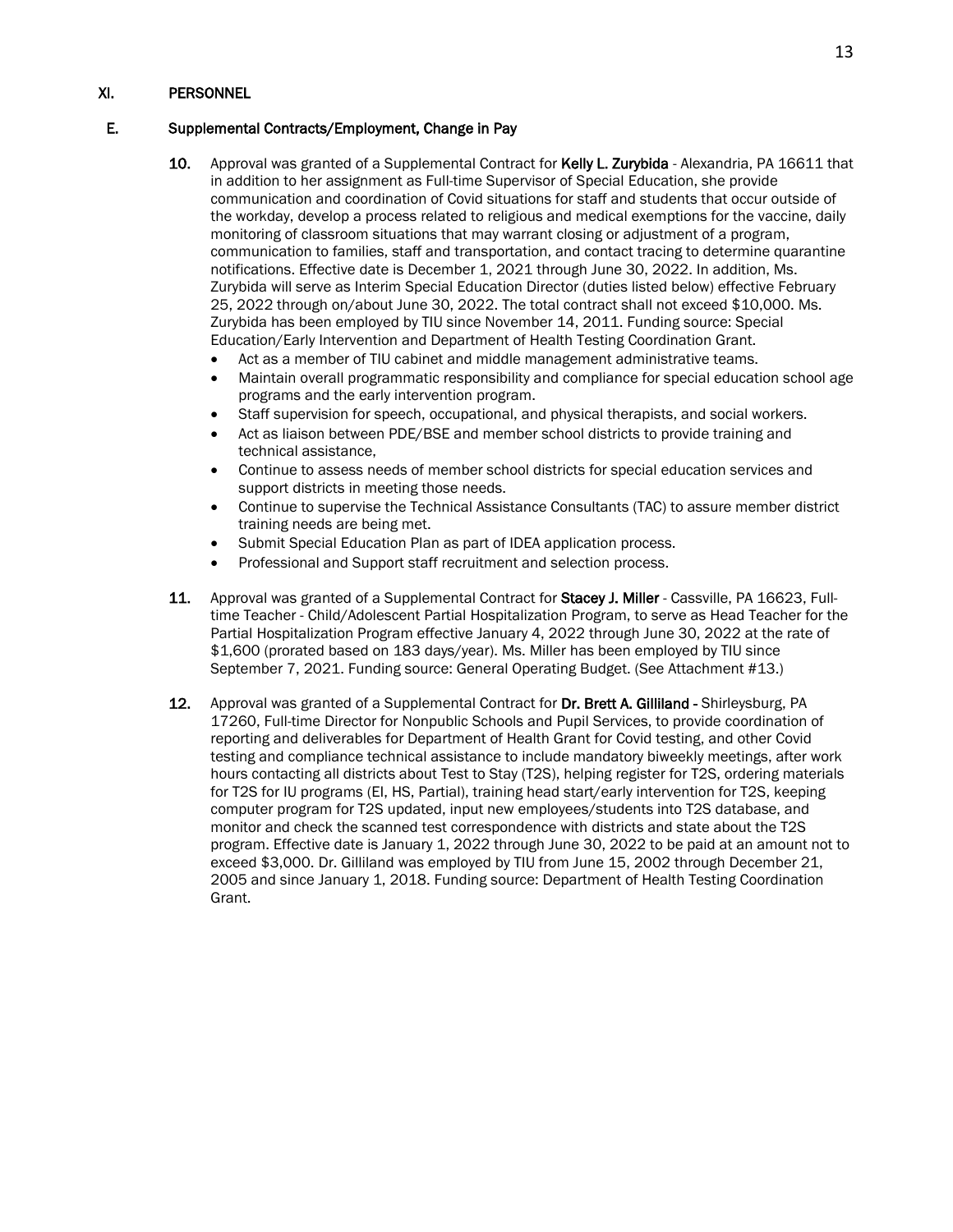### E. Supplemental Contracts/Employment, Change in Pay

13. Approval was granted of a Supplemental Contract for Kelly A. Showers - Millerstown, PA 17062 that in addition to her assignment as Full-time Director for Early Childhood Services for Juniata County Early Childhood Services, she determine federal vaccine mandate requirements for the Head Start/Early Head Start programs and maintain compliance with those requirements; develop, in collaboration with other program staff, a reporting system for vaccine mandate exemptions including religious and medical exemptions; determine the vaccine status of all existing and newly hired staff to ensure they comply with the HS vaccine mandate or in applying for either a medical or religious exemption; develop new policies related to the vaccine mandate; review the weekly results of all exempted staff who are being tested for COVID-19; oversee and provide testing guidance and requirements to the health team testers; assist and support the health team, as a backup tester, for testing staff weekly; and review and revise policies and procedures, as necessary, to ensure staff health and safety and health privacy information is maintained and confidential. Effective date is January 1, 2022 through December 31, 2024. Reimbursement will be \$5,000/year or \$416.67/month. Ms. Showers has been employed by TIU since January 28, 2006. Reimbursement will end if there are no staff to test or the federal mandate ends. Funding source: Head Start ARP.

# XII. CONFERENCE REQUESTS (none)

### XIII. MISCELLANEOUS INFORMATION (information, no action required)

#### A. Correspondence

See Attachment #14.

### B. Publicity

See Attachment #15.

# C. Student of the Month

The student of the month for February 2022 is Zara Diven, a student enrolled in the Mount Union early intervention classroom. (See Attachment #16.)

Congratulations are extended to Zara for being named student of the month.

#### D. Employee Data

 November 11, 2021 December 9, 2021 314 Full-time 314 Full-time 46 Part-time<br>7 Substitutes (Head Start) 2 Temporary 2 Temporary

8 Substitutes (7 Head Start - 1 PHP)

### E. Cabinet Updates

This is an opportunity for Cabinet Members to share information on various projects and activities.